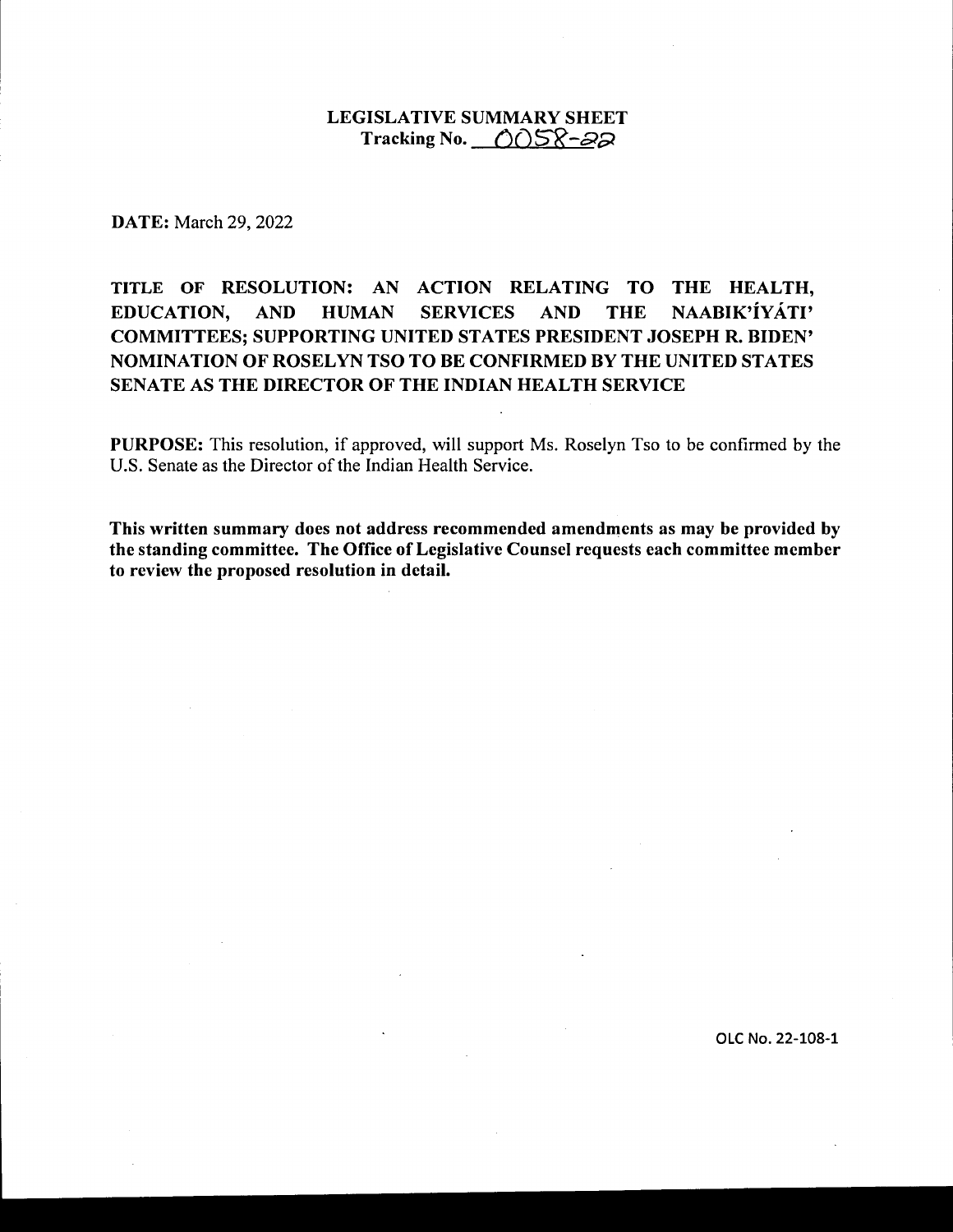| 5-DAY BILL HOLD PERIOD:<br><b>Health Education &amp; Human Services Committee</b><br>Website Posting Time/Date: 4:250m; 03-29-22 |                                                                                         |               |  |
|----------------------------------------------------------------------------------------------------------------------------------|-----------------------------------------------------------------------------------------|---------------|--|
| Posting End Date:                                                                                                                | Naabik'íyáti' Committee                                                                 | <b>Thence</b> |  |
| Eligible for Action:                                                                                                             |                                                                                         |               |  |
| 1                                                                                                                                | PROPOSED STANDING COMMITTEE RESOLUTION                                                  |               |  |
| 2                                                                                                                                | 24th NAVAJO NATION COUNCIL - Fourth Year, 2022                                          |               |  |
| 3                                                                                                                                | <b>INTRODUCED BY</b>                                                                    |               |  |
| 4                                                                                                                                |                                                                                         |               |  |
| 5                                                                                                                                |                                                                                         |               |  |
| 6                                                                                                                                | (Sponsor)                                                                               |               |  |
| 7                                                                                                                                |                                                                                         |               |  |
| 8                                                                                                                                | TRACKING NO. 0058-22                                                                    |               |  |
| 9                                                                                                                                |                                                                                         |               |  |
| 10                                                                                                                               | <b>AN ACTION</b>                                                                        |               |  |
| 11                                                                                                                               | RELATING TO THE HEALTH, EDUCATION, AND HUMAN SERVICES AND                               |               |  |
| 12                                                                                                                               | THE NAABIK'IYATI' COMMITTEES; SUPPORTING UNITED STATES                                  |               |  |
| 13                                                                                                                               | PRESIDENT JOSEPH R. BIDEN' NOMINATION OF ROSELYN TSO TO BE                              |               |  |
| 14                                                                                                                               | CONFIRMED BY THE UNITED STATES SENATE AS THE DIRECTOR OF                                |               |  |
| 15                                                                                                                               | THE INDIAN HEALTH SERVICE                                                               |               |  |
| 16                                                                                                                               |                                                                                         |               |  |
| 17                                                                                                                               | <b>WHERE AS</b>                                                                         |               |  |
| 18                                                                                                                               | A. The Health, Education and Human Services Committee is a standing committee of the    |               |  |
| 19                                                                                                                               | Navajo Nation Council to review and recommend resolutions relating to social services,  |               |  |
| 20                                                                                                                               | health, environmental health, education, veterans and veteran services, employment and  |               |  |
| 21                                                                                                                               | labor. 2 N.N.C. $\S\S 400(A)$ , 401(B)(6)(a).                                           |               |  |
| 22                                                                                                                               | B. The Naabik'iyáti' Committee is standing committee of the Navajo Nation Council       |               |  |
| 23                                                                                                                               | empowered to recommend to the United States departments and agencies, the states and    |               |  |
| 24                                                                                                                               | various regional agencies the appointment of individuals who, in the judgement of the   |               |  |
| 25                                                                                                                               | Committee, will fulfill the requirements of their office and serve the interests of the |               |  |
| 26                                                                                                                               | Navajo Nation. 2 N.N.C. §§ 700(A), 701(A)(9).                                           |               |  |
| 27                                                                                                                               | C. The purpose of this legislation is to support U.S President Joseph R. Biden's        |               |  |
| 28                                                                                                                               | nomination of Roselyn Tso to be confirmed as the Director of the Indian Health          |               |  |
| 29                                                                                                                               | Service.                                                                                |               |  |

 $\bar{z}$ 

30

 $\frac{1}{2}$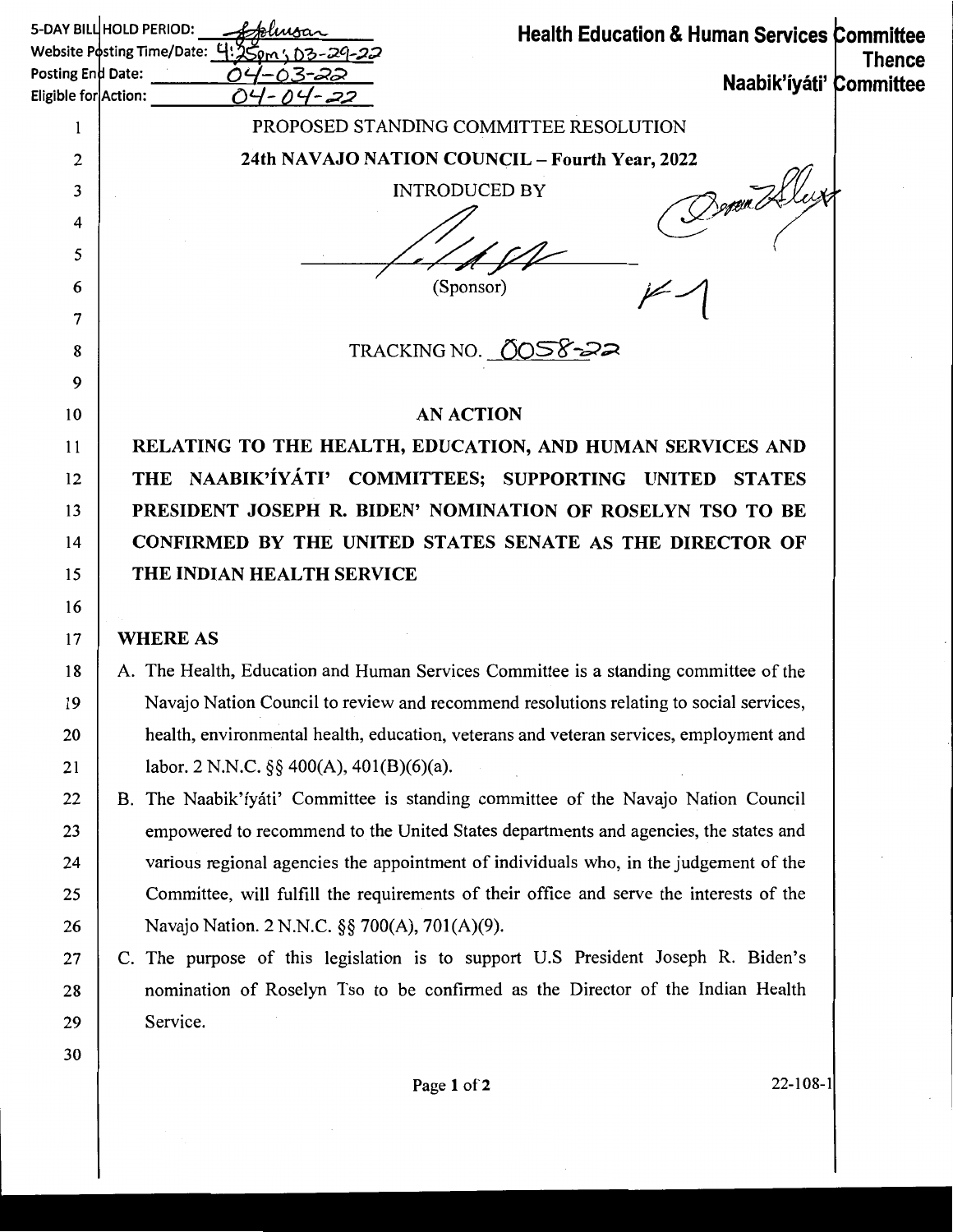- D. The Indian Health Service is an agency within the U.S. Department of Health and Human Services and is responsible for providing federal health services to American Indians and Alaska Natives.
- E. Ms. Roselyn Tso is an enrolled member of the Navajo Nation. Ms. Tso began her career with the Indian Health Service in 1984. Upon being nominated as the Director of the Indian Health Service, Ms. Tso currently serves as the Director for the Navajo Area-Indian Health Service.
- F. As the Director of the Indian Health Service, Ms. Tso will oversee twenty-six hospitals, fifty-six health centers and thirty-two health stations, and provide care to 2.6 million American Indians and Alaska Natives across the United States.
- G. Ms. Roselyn Tso, nihi naat'áanii k'adée dízdiin náhááh Indian Health Service yá naalnishgo t'ahdii díishijidi ya naalnish. Nihi naat'áanii ayóo binahat'a' hóló dóó ayóo bił ééhózin dóó ayóo nitsékees éí biniinaa bikéé' dei dzíjh t'áá ałtso bitsj'yishtłizhii yá nal'nish d6leel. (Ms. Roselyn Tso, is a leader who has worked for the Indian Health Service for almost forty-years and continues to work for IHS. Our leader has the ability to plan, understand, and think things through which is why we support Ms. Tso to represent all American Indians and Alaska Natives as the Director.)

## **NOW, THEREFORE, BE IT RESOLVED THAT**

The Navajo Nation hereby supports Ms. Roselyn Tso to be confirmed by the United States Senate as the Director of the Indian Health Service.

1

2

3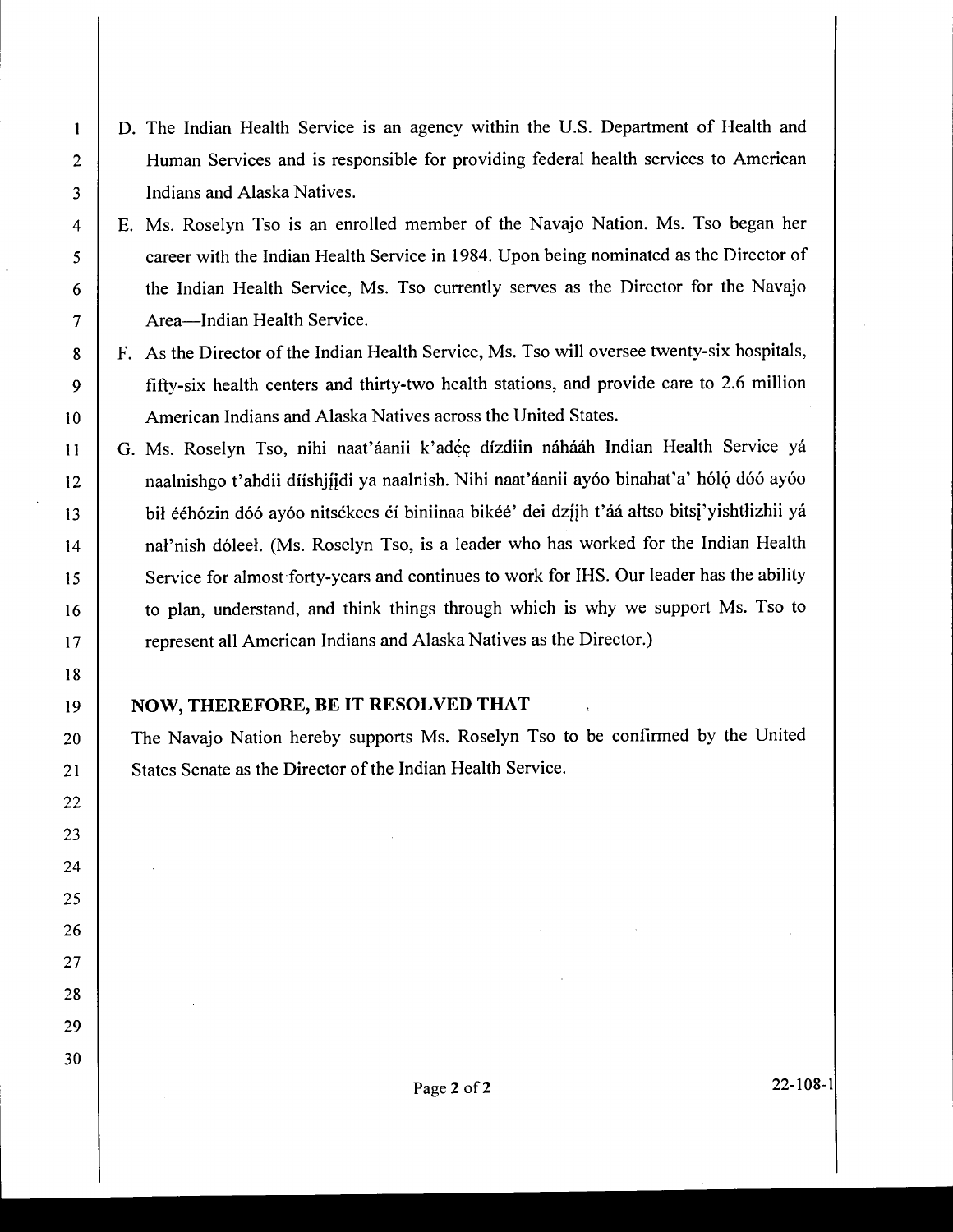*Office of legislative Counsel Telephone: (928) 871-7166* 

FROM:



*Speaker 2-1'" Navajo Nation Council* 

# **MEMORANDUM**

TO Honorable Carl Slater, Sponsor  $\mathbf{r}$ Health, Education, and Human Services Committee 24<sup>th</sup> Navajo Nation Council

tsl G

Chad Abeyta, Attorney Office of Legislative Counsel

- DATE: March 29, 2022
- **AN ACTION RELATING TO THE HEALTH, EDUCATION, AND**  RE  $\ddot{\cdot}$ **HUMAN SERVICES AND THE NAABIK'iYATI' COMMITTEES; SUPPORTING UNITED STATES PRESIDENT JOSEPH R. BIDEN' NOMINATION OF ROSELYN TSO TO BE CONFIRMED BY THE UNITED STATES SENATE AS THE DIRECTOR OF THE INDIAN HEALTH SERVICE**

As requested, I have prepared the above-referenced proposed resolution and associated legislative summary sheet pursuant to your request for legislative drafting. The resolution as drafted is legally sufficient. Regarding substance, as with any legislation, it can be subject to review by the courts in the event of proper challenge. Please ensure that this particular resolution request is precisely what you want.

If you are satisfied with the proposed resolution, please sign it as "sponsor" and submit it to the Office of Legislative Services where it will be given a tracking number and sent to the Office of the Speaker for assignment. If the proposed resolution is unacceptable to you, please contact me at the Office of Legislative Counsel and advise me of the changes you would like made to the proposed resolution. Ahehee'.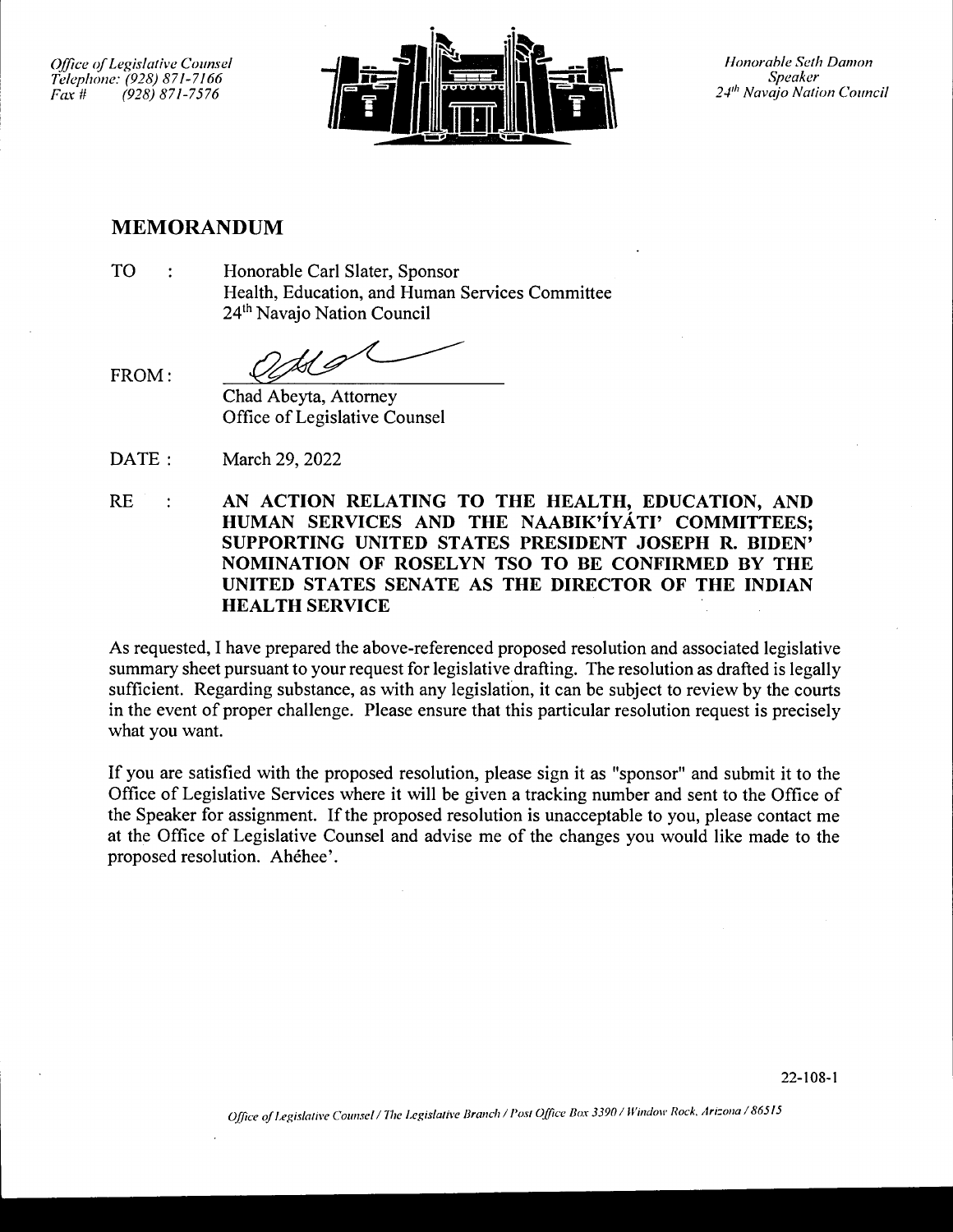#### THE NAVAJO NATION LEGISLATIVE BRANCH INTERNET PUBLIC REVIEW PUBLICATION



LEGISLATION NO: 0058-22 SPONSOR: Carl R. Slater

TITLE: An Action Relating to the Health, Education and Human Services and the Naabik'iyati' Committees; Supporting United States President Joseph R. Biden' Nomination of Roselyn Tso to be Confirmed by the United States Senate as the Director of the Indian Health Service

*Date posted:* March 29, 2022 at 4:25PM

Digital comments may be e-mailed to comments@navajo-nsn.gov

Written comments may be mailed to:

Executive Director Office of Legislative Services P.O. Box 3390 Window Rock, AZ 86515 (928) 871-7586

Comments may be made in the form of chapter resolutions, letters, position papers, etc. Please include your name, position title, address for written comments; a valid e-mail address is required. Anonymous comments will not be included in the Legislation packet.

Please note: This digital copy is being provided for the benefit of the Navajo Nation chapters and public use. Any political use is prohibited. All written comments received become the property of the Navajo Nation and will be forwarded to the assigned Navajo Nation Council standing committee(s) and/or the Navajo Nation Council for review. Any tampering with public records are punishable by Navajo Nation law pursuant to 17 N.N.C. *§374 et. seq.*